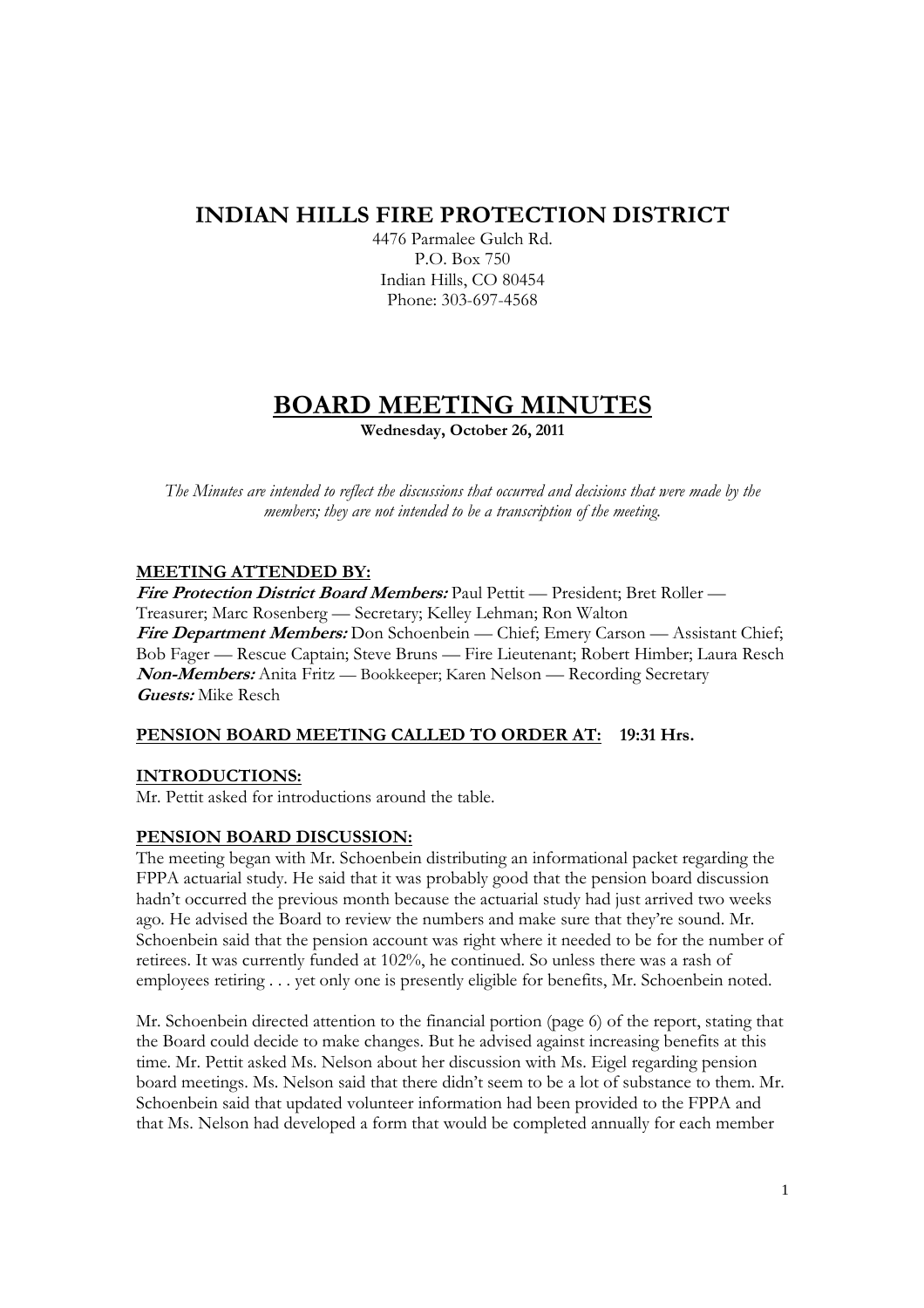that would help ensure the most accurate data regarding volunteer service dates and pension eligibility.

Mr. Rosenberg made a *motion* to fund the Department pension at the same level as 2011. Mr. Walton seconded the motion, which passed unanimously.

Mr. Roller asked about the issue of the state matching funds for the pension. Were they anticipated to go down? Should the issue be addressed at a later date? Mr. Carson said that property tax income for 2012 was looking to be closer to \$250,000 rather than the \$270,000 or \$280,000 of prior years. Mr. Roller suggested addressing the issue when it arose.

Mr. Rosenberg made a *motion* to adjourn the pension board meeting, which was seconded by Mr. Roller and passed unanimously.

# **MEETING CALLED TO ORDER AT: 19:42 Hrs.**

#### **MINUTES:**

Mr. Rosenberg made a *motion* to waive the reading of the September Minutes, which was seconded by Mr. Walton and passed unanimously.

Discussion followed and the following changes were made. Page 2, fifth paragraph, first sentence to read: "Mr. Pettit drew attention to item #3 stating that a motion was needed for Mr. Rosenberg to be appointed *as the budget officer."* Page 3, second paragraph, third sentence to read: "No meeting had been held the previous month due to *the potential property acquisition to the west of the fire station."* Page 3, fourth paragraph, second sentence to read: "He noted that there had been 127 calls so far this year, including a lightning strike in the corner of the District that had started a *tree* fire."

Page 3, sixth paragraph, fifth and sixth sentences to read: "Mr. Carson noted that Mr. Kinney had placed second in the firefighter challenge competition at the event. Mr. Rosenberg shared that Inter-Canyon had won the *award for best department chili."* Page 4, second paragraph, third sentence to read: "He reminded that there are no term limits for the *Evergreen* water board." Page 6, second paragraph, third sentence to read: "A week later a *for rent* sign had appeared on the property, Mr. Pettit said."

Page 6, sixth paragraph, last sentence to read: "Mr. Rosenberg further explained the idea of putting in a two-bay station near Geneva Glen." Page 7, fifth paragraph, last sentence to read: *"He said he had talked to Mr. Smith about* a new IGA with the County and a new site plan for Smokey Hill." Page 8, second paragraph, second sentence to read: "Mr. Carson asked about tone cards for Evergreen *Fire Department."* Page 8, fifth paragraph, third sentence to read: "Mr. Pettit said that he had called Mr. Hall six times *without ever hearing back from him."* 

Mr. Schoenbein raised the issue that one of the guests who had attended the Board meeting the previous month and had introduced herself by only her first name had been referenced throughout the Minutes by her last name. He questioned whether that should be changed for accuracy. Ms. Nelson explained that she referred to everyone by last name as a style choice. Brief discussion followed. It was decided to leave the references as is.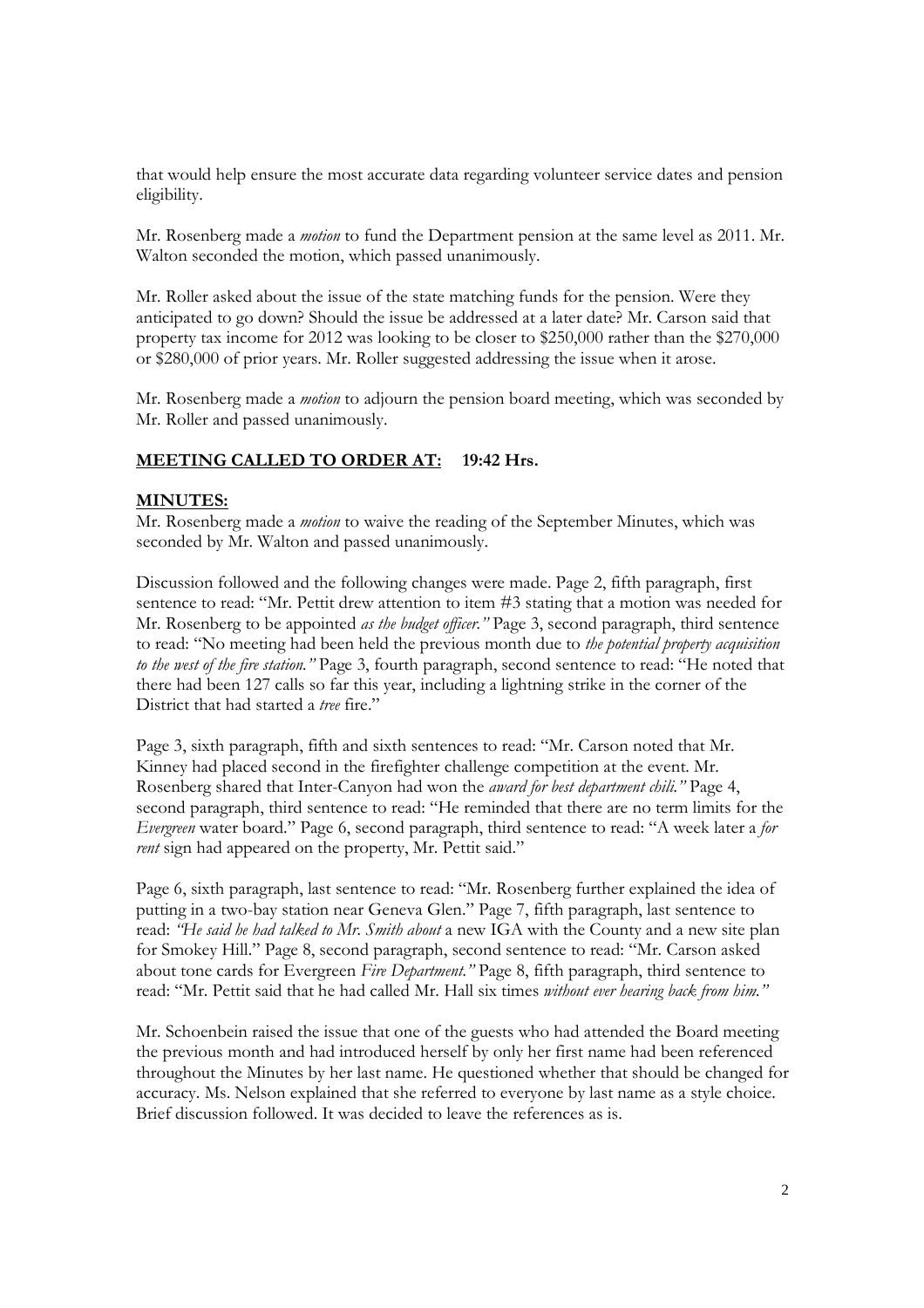Mr. Rosenberg made a *motion* to accept the September Minutes as amended, which was seconded by Mr. Walton and passed unanimously.

# **TREASURER'S REPORT:**

#### **Financial Reports**

Discussion began with the cover page. Regarding the bullet point about account #6405, Ms Fritz asked if the refurbished radios should be moved to the Radio Replacement account? "Yes," answered Mr. Pettit. Mr. Schoenbein relayed that it was account #6415. Conversation moved to the Executive Summary. Mr. Pettit stated that he thought all accounts looked great.

Regarding the Profit Loss Budget Performance Spreadsheet, Mr. Pettit drew attention to the Wildland Supplies account (#6035). He said the account was close to its annual budget amount and inquired if any more purchases were expected. "No," answered Mr. Schoenbein. Mr. Rosenberg questioned whether a grant match could affect that account. Mr. Schoenbein responded that it would be 2012 before he would hear about the grant. Discussion moved to account #6610 (Public Education Expense). Mr. Schoenbein said that it should be for supplies at Fire Prevention Week but the account shows additional charges. Ms. Fritz said she would research the issue.

Conversation turned to Checks. Mr. Pettit asked about check #11626 to Robert Fager for \$211.60 for a backpack for a jumpkit. Would all EMTs get one? Mr. Fager responded that the backpacks were for the apparatus. He noted that the backpacks were standardized. Mr. Pettit asked how many the cost covered. Mr. Fager said that three had been ordered. Ms. Fritz said that the \$211.60 was just for one. Regarding check #11631 to Bound Tree Corp. for \$1,204.36 for EMS supplies, Mr. Pettit asked if the ambulances were now well-stocked. Mr. Fager said that he's always buying supplies since some expire.

Discussion moved to check #11632 to Brian Kerby for \$98 for an office visit for a hepatitis B check. Mr. Rosenberg asked if that was necessitated by a call. "Yes," answered Ms. Fritz. Brief conversation ensued about the nature of the call and the reason for the testing. On a related note, Ms. Fritz said that check #11638 to Quest Diagnostics for \$366.97 was for associated lab fees for Mr. Kerby.

Regarding check #11641 to Toussaint, Nemer & Coaty for \$727.50, Mr. Rosenberg noted that Ms. Nemer had never sent her comments regarding the September Minutes. Ms. Nelson confirmed that she had forwarded the Minutes to Ms. Nemer for her review.

Ms. Fritz announced that she had additional checks to write and proceeded to list them:

- Check #11644 to Kittredge Auto Rebuilders for \$200 for Chevron striping
- Check #11645 to Brittany Salter for \$100 for cleaning services
- Check #11646 to Ray Vogler for \$20 for EMS training
- Check #11647 to Bob Fager for \$593.72 for EMSAC lodging
- Check #11648 to Day Plumbing and Heating for \$360.52 to fix a gas leak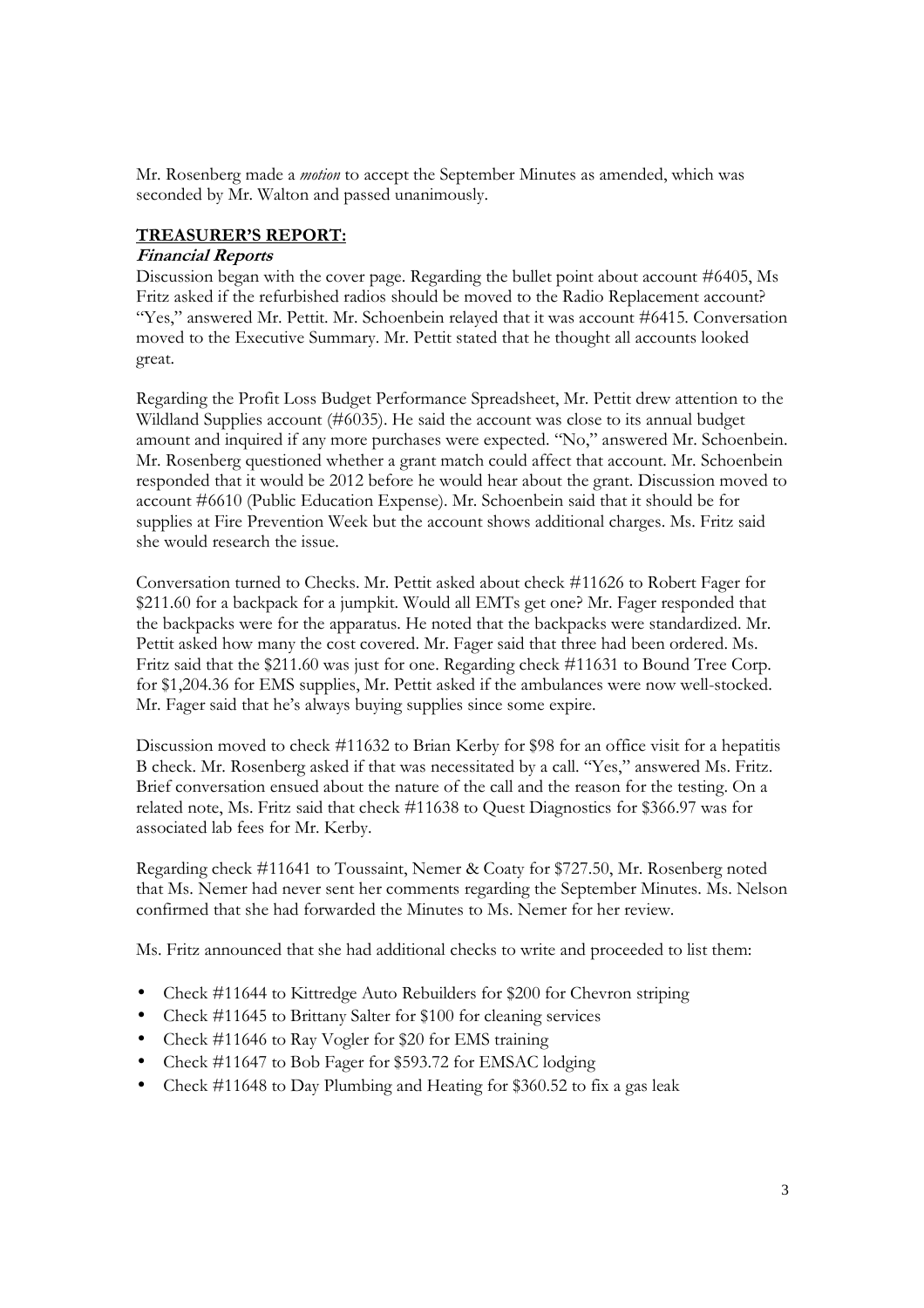Mr. Pettit asked when the EMSAC conference was. Mr. Fager responded that it was that weekend. Discussion followed whereby it was noted that Mr. Fager should not have to use his own credit card for such expenses.

Ms. Fritz returned conversation to the expenses that had been questioned under account #6610 (Public Education Expense). She said that costs allocated to the account prior to that month had been for Fourth of July expenses and stamps. She was advised to move the Fourth of July expenses to account #6612 (Fourth of July Expenses) and the stamps to account #6611 (Smoke Signals). She noted that there would be a \$495 expense for account #6610 the following month for the Fire Prevention Week supplies.

Mr. Rosenberg made a *motion* to approve checks #11626-11648, plus automatic payments, credit card expenses, and bank fees. The motion was seconded by Ms. Lehman and passed unanimously.

# **DEPARTMENT/OFFICERS' REPORTS:**

**Fire Marshal — Randy Rudloff**  Not present; no report submitted.

#### **Chief's Report — Don Schoenbein**

A report was submitted and various items were discussed. Conversation began with item #1 regarding a vehicle update. Mr. Schoenbein said that the Mack tender is presently in production and should take a week to complete. At that point, he continued, it will go to Mack's front end section for the 6 x 6 conversion, which should take one to two weeks. Mr. Schoenbein noted that the apparatus is on schedule to be completed in February. The ambulance is currently undergoing refurbishing and inspection at Fire Trucks Plus, he continued. Mr. Kinney would be checking to verify that the Civil Air Patrol is still interested in purchasing apparatus 384 when the new ambulance is delivered.

Discussion moved to item #2 regarding safety striping. Mr. Schoenbein said that striping had been completed on apparatus 383. Apparatus 341 and 358 would be next. There was enough striping on hand to complete those, Mr. Schoenbein relayed.

Regarding ambulance revenues (item #3), Mr. Schoenbein referenced an attachment with detailed figures. He said that collections was at about 60% for the year. Mr. Pettit pointed out that ambulance income was currently about 2.5 times the anticipated annual budget.

Conversation turned to item #4 regarding the budget meeting that had been held with Ms. Fritz, Mr. Carson, Mr. Rosenberg, and Mr. Schoenbein. Mr. Schoenbein said that he is proposing a 5% hourly increase for both Ms. Fritz and Ms. Nelson. Neither has had a raise for two years, and both deserve it, he said. A motion would be needed eventually, he added. Ms. Fritz said that a motion could be made during the line-by-line budget review the following month.

Regarding item  $#5$ , a bulk mailing permit may be available to the District without  $501(c)(3)$ status, Mr. Schoenbein continued. He explained that he was working on obtaining a junk mail permit with the Indian Hills postmistress. If obtained, the permit would reduce the mailing costs of *Smoke Signals* to \$.20 per copy. Mr. Schoenbein briefly touched on item #6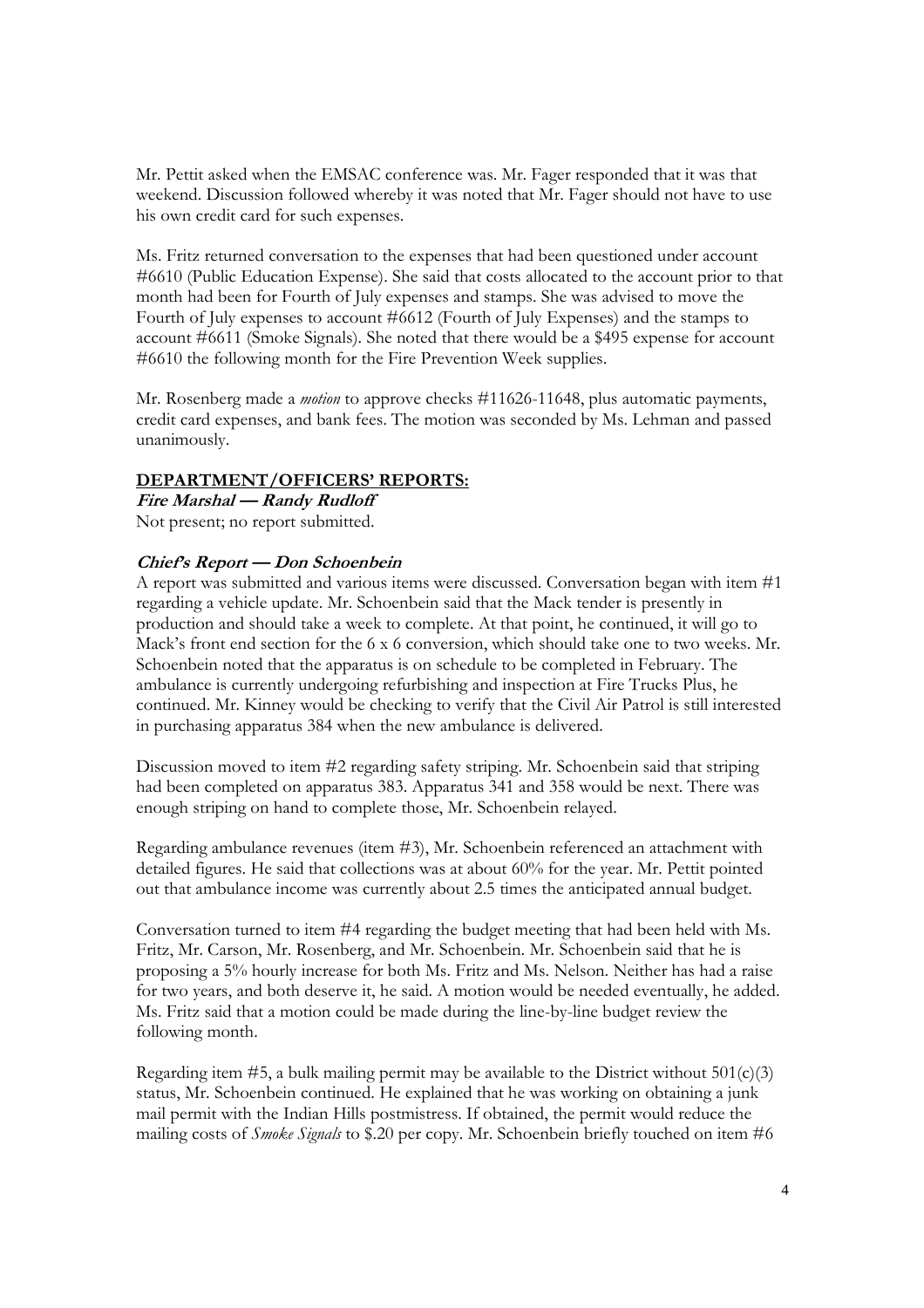about the building committee progress by saying that he was awaiting direction based on a decision regarding the Noble property.

Mr. Schoenbein then moved to item #7 regarding an update on the 13-year-old juvenile fire setter. She is still incarcerated at Montview Juvenile Facility, he shared. The girl's charges have been reduced to four felonies. A decision as to whether she would be tried as an adult or child had not been made, Mr. Schoenbein relayed. Ms. Resch asked how the girl could be tried as an adult. Mr. Schoenbein answered that she could because of the gravity of the situation. Regarding the 17-year-old juvenile male who started a fire at 5570 Parmalee Gulch, Mr. Schoenbein reported that his case is in the process of a plea bargain. Mr. Roller asked if the boy had started the fire intentionally. "Yes," responded Mr. Schoenbein.

Discussion moved to item #8 regarding a new no fires/no smoking policy at Messiah Mountain Camp. Mr. Schoenbein said that there was now signage on site and counselors would enforce the policy.

A request had been received from Elk Creek Fire Department to participate in building a Habitat for Humanity home (item #9), Mr. Schoenbein reported. The home was being built in Kittredge, and so far, response had been positive. Mr. Schoenbein expressed that it was a good community project and would provide good PR for the Department.

Mr. Schoenbein concluded his report by summarizing the calls for the month, which totaled 11. With 138 calls for the year, the District is currently at 32 more calls than the previous year, Mr. Schoenbein said. Brief discussion occurred about the details surrounding a recent call where a cattle truck overturned on Highway 285.

#### **Assistant Chief's Report — Emery Carson**

Mr. Carson began by stating that work was being done on apparatus 358 to get it ready for winter. Mr. Rosenberg noted that it was being parked indoors now. Mr. Carson said that apparatus 341 has an oil sensor issue, although the truck operates fine. The craft fair had been a success, he continued. And a Fire Prevention Week presentation had occurred at Parmalee, Mr. Carson concluded.

#### **Fire Captain's Report — Loren Gilbert**

Not present; no report submitted.

# **Rescue Captain's Report — Bob Fager**

Present; no report submitted. Mr. Fager said that the EMSAC conference was just over a week away and being held in Keystone. It was a three-day conference, he added, and 11 Department members were attending, with nine being there for the entire conference. Mr. Rosenberg asked how many members from Inter-Canyon were attending, as mutual aid might be needed over the weekend to address EMS calls. Mr. Fager said that he didn't know how many people from Inter-Canyon were attending but that all the EMTs from Indian Hills were going.

**OLD BUSINESS: Noble Property**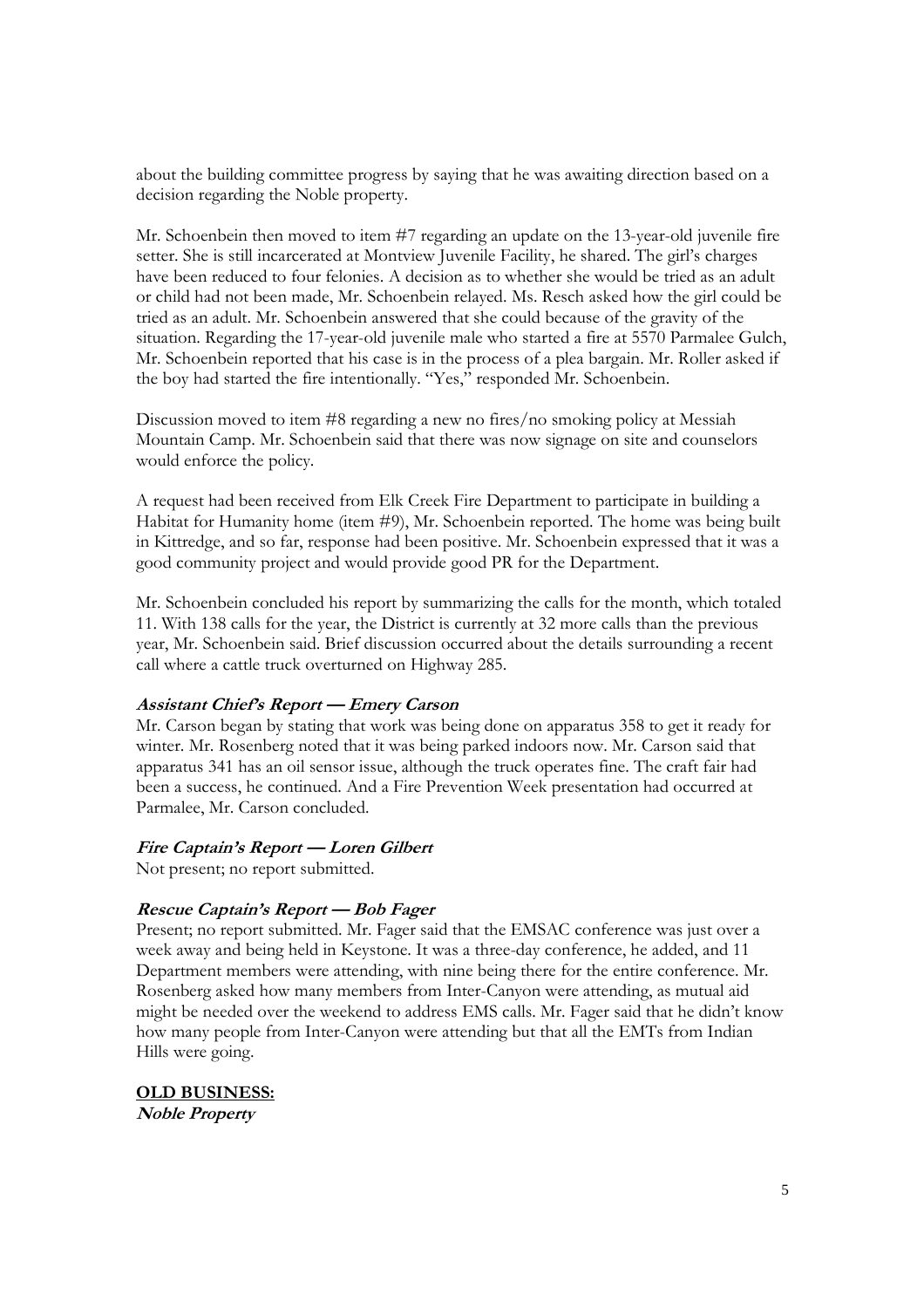Mr. Pettit said that he'd had an appraiser out to the property the previous week. It had been determined that the zoning on the property is residential/commercial. As such, the appraiser had admitted that he wasn't licensed to perform valuations on commercial property. Mr. Pettit said that the discovery had put him behind schedule. He said that he hoped to have the appraisal done by the next month's Board meeting. Mr. Rosenberg noted that he would be absent at that meeting. Mr. Pettit continued by saying that Mr. Noble's daughter was still living in the house off and on, although she would be moving to an assisted living facility, he added.

Mr. Pettit referenced a file he had put together of comparable properties and said that the average value was \$290,000. Mr. Pettit further stated that the house on the property has four bedrooms but a weird layout. Mr. Roller suggested waiting to see what the appraiser says and then moving on the purchase possibility. Mr. Pettit shared his vision that the house could be private offices and the fire station could be set up for public access. Mr. Roller interjected that there were tons of opportunities for the property: helipad, meeting space, training space, he listed.

#### **Communications System**

Mr. Pettit said that he had met with Mr. Grazi and a representative from the County at Smokey Hill. A tower base will be needed for the site like the one at Mt. Lindo, only smaller, Mr. Pettit said. The County is working on the IGA, Mr. Pettit continued. Antennas have been ordered for the split at the Mt. Lindo site. Mr. Schoenbein asked if more batteries would be acquired. "Yes," answered Mr. Pettit, referencing a box out back. It just needs paint, said Mr. Rosenberg.

Mr. Pettit continued by sharing information about the frequencies. The request for six had been sent to APCO. Mr. Hall had never applied for frequencies, Mr. Pettit said, adding that the County had been very helpful. Mr. Carson noted that Mr. Smith was planning to retire at the end of the year. Mr. Pettit said that a replacement plan was already in place for Mr. Smith.

#### **NEW BUSINESS:**

#### **Snowplowing Services**

Mr. Rosenberg shared that Mr. Fritz had called and been given the go-ahead. Mr. Rosenberg said that he thought Mr. Fritz's services had been good the previous winter. Mr. Schoenbein agreed, adding that Mr. Fritz had provided great service. Mr. Rosenberg asked Ms. Fritz to let her husband know that the District wanted him to continue to provide snowplowing services.

# **Mt. Lindo Lease Payment**

Mr. Roller shared that he had received an email from Ms. Johnson asking for details on how the electrical costs had been figured for the District's communications equipment at the Mt. Lindo site. Mr. Roller asked Ms. Nelson if she could respond to Ms. Johnson. Ms. Nelson asked for guidance in the response. Mr. Pettit shared that Mr. Grazi had estimated daily expenses at \$.75-.80 per day based on system components. At most, the system was used ten minutes daily, he added. Mr. Roller asked Ms. Nelson to reference herself as the contact person for future communications.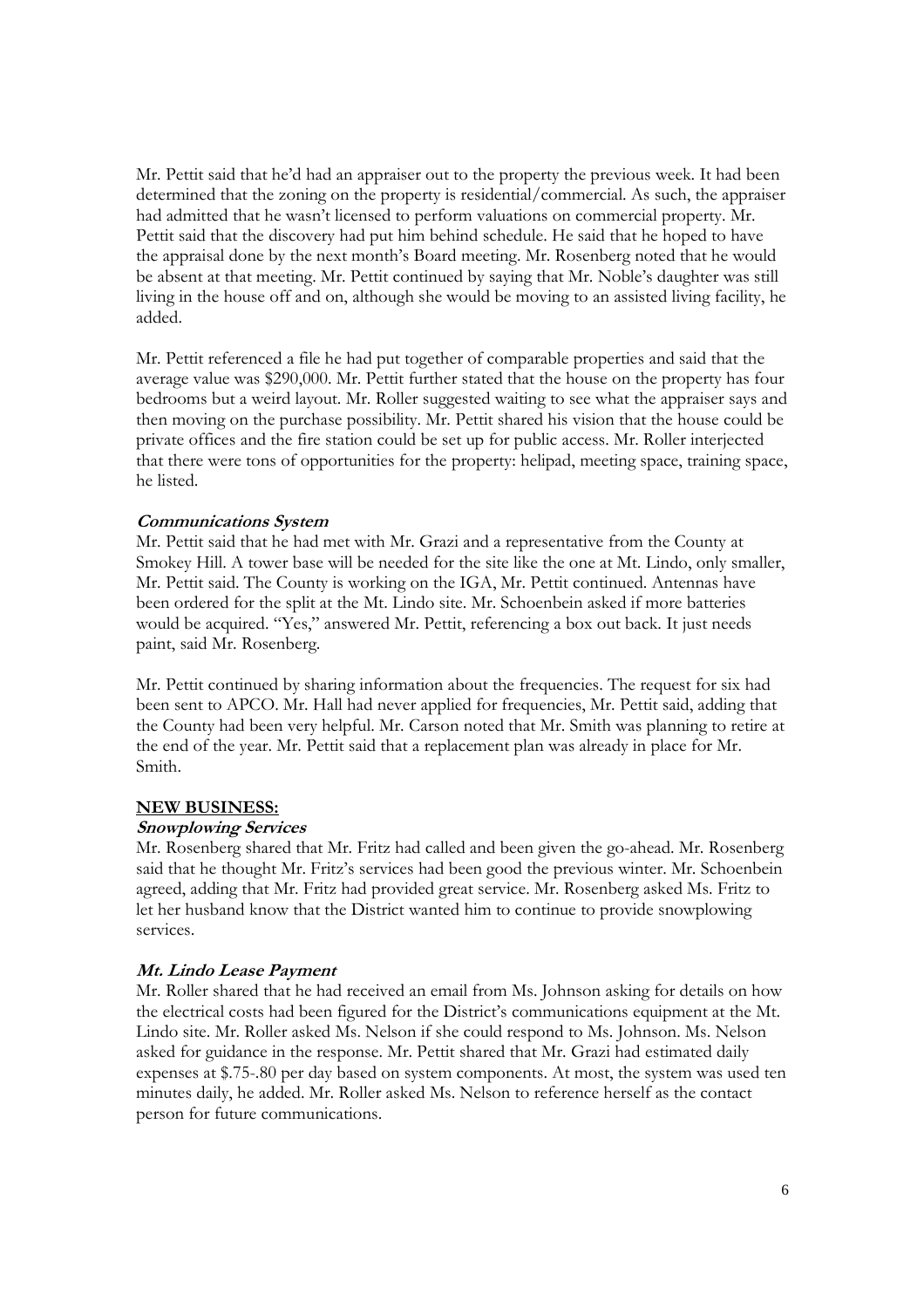#### **Dissention Surrounding Issue 5A**

Mr. Himber began discussion by saying that he had been a signatory to the letter that had been posted opposing the passage of Issue 5A (the elimination of term limits for Indian Hills Fire Protection District Board members). He said that he had since reconsidered and would remove his name from the letter if he could. Mr. Himber stated that he believes the content of the letter impugns the integrity of the Board members. His purpose in being there that evening, he continued, was to apologize to the Board, both as a group and to the individual Board members. Mr. Pettit said that he appreciated Mr. Himber's comments.

Mr. Schoenbein proposed tabling discussion of Issue 5A until the December Board meeting. The person who had been the driving force behind it was not present that evening, he pointed out. While Mr. Pettit acknowledged that Mr. Schoenbein had asked to table the issue, Mr. Pettit said that both he and Mr. Walton wanted to hear what attendees had to say. Ms. Lehman spoke up to say that she had not seen the letter that was being referenced. Ms. Nelson produced a copy of both the letter and a postcard that had been mailed to residents in opposition to Issue 5A.

Mr. Roller said that he had no comment at this time. Mr. Fager spoke next and said that he believed the Board knew his position on the issue. He stated that he fully supported the letter. The issue in question is being voted on again and costing taxpayer money, he said, because the results from the last election didn't meet the Board's needs. Mr. Fager said that he is fully in favor of term limits. The solution is to generate interest in the community, he added. Rather than spend money to eliminate term limits, educate the community, he advised.

Ms. Resch said she had no comment. Mr. Bruns said that he strongly believed in term limits. He admitted that he hadn't been in attendance at recent Board meetings, but was shocked that a Department publication had been used to publicize the issue. That being said, Mr. Bruns stated that he regretted putting his name on the letter. It was reactionary, he admitted, and he had been under the impression that some of the harsher language would be changed. He reiterated his regret in signing the letter. Mr. Bruns said that he had learned that the issue had been in the works for a couple of months. Was that correct? He was told "yes." Mr. Bruns said that he had not heard mention of it in the Officers' Meetings. There had been a communication breakdown, he stated. He concluded by apologizing.

Mr. Rosenberg said that he had no comment. Ms. Lehman said that she had no comment. Mr. Pettit said that further discussion on the issue could be tabled until the following month's Board meeting. Ms. Resch asked for clarification on what term limits really meant. Mr. Pettit explained that after term limits are reached, a Board member cannot run again until after taking the duration of a full term off. Mr. Bruns said that Mr. Schoenbein had stated the issue differently. Mr. Schoenbein said that he had stated the situation as he had understood it. Ms. Fritz said that ultimately the voters always choose. Mr. Pettit announced that the issue would be tabled until the November Board meeting.

#### **Board Meeting Date Reminder for November/December**

Mr. Pettit reminded that the meeting dates for both the November and December Board meetings had been changed to accommodate the holidays. The meetings would be held on